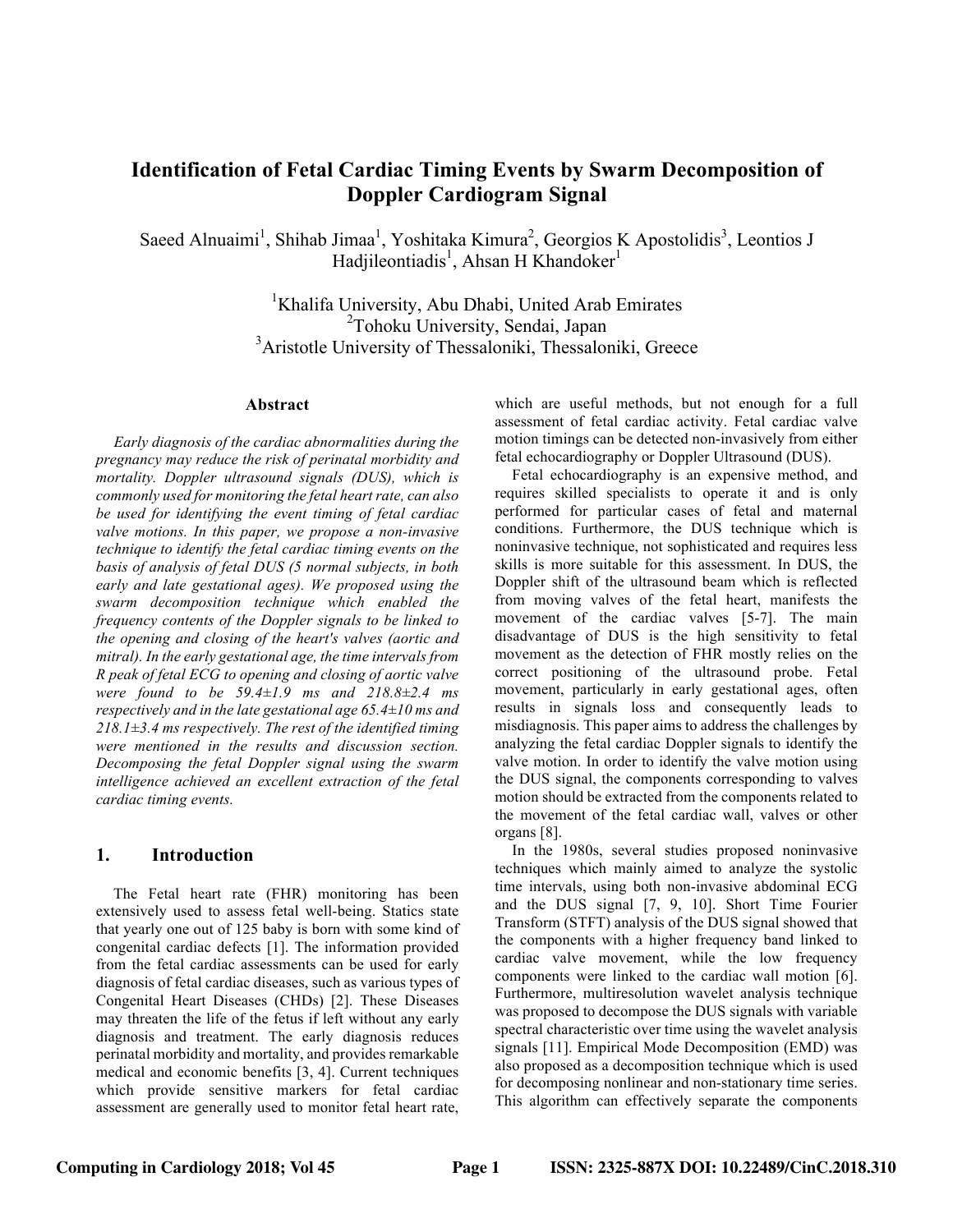linked to valve movements [12]. This technique has been extensively used in image, speech as well as biomedical signal processing [13, 14].

The authors published a review paper that reviewed the recent methods for monitoring the fetal heart rate specifically identifying the event timing of fetal cardiac valve motions [15]. In this paper, the swarm decomposition method is proposed to be used to analyze the fetal Doppler signals to identify the fetal cardiac timing events.

### **2. Material and methods**

## **2.1. Data**

The DUS signals were collected by 1.5 MHz Ultrasonic Transducer 5700. Doppler ultrasound signals were recorded simultaneously from 10 pregnant women with normal single pregnancy at the gestational age of 16 to 41  $(33 \pm 6)$  weeks at Tohoku University Hospital, Japan. The extracted DUS signal components were compared in two age groups of early gestation (16–30 weeks) and late gestation (30–41 weeks), including 5 fetuses in each age group. All recordings were 1 min length and sampled at 1 kHz with 16-bit resolution. The study protocol was approved by Tohoku University Institutional Review Board and written informed consent was obtained from all participants.

## **2.2. The fetal cardiac timing events and its link with the Doppler ultrasound**

An example of fetal cardiac ultrasound signal is shown in Figure 1, the FECG signal was added to the figure to verify the identified fetal cardiac timing events in the DUS signal. It can be seen clearly that the content of DUS signals varies on a beat to beat basis. DUS signals were used to monitor the fetal cardiac valve movements. From extensive research studies of the heart's physiology that have already been performed the prominent cardiac motions that occur can be realized. These motions are due to the heart wall movement and valves movement.

Figure 1 shows the relative timing of the heart's valves  $(A_c, A_o, M_c, and M_o)$  and wall movements (Atrial wall contraction and Ventricle wall contraction) in relation to the reference signal FECG. Doppler frequency shifts associated with the fetal cardiac activity can be visualized. Due to the variation of the transducer-to-foetus orientation, the structures returning the largest signal will vary. DUS signals are variable in time, this being due mainly to variations in the relative orientation of the foetal heart and the ultrasound transducer [5]. Apparently, the fetal movement will therefore significantly affect the detected DUS signal. Hence, all six cardiac timing events (four valve motions and two wall motions) are unlikely to be distinguished in each cardiac cycle [16].



Figure 1. A sample of simultaneously recorded fetal ECG and Doppler ultrasound (DUS) signal. (A) Fetal ECG signal (B) Doppler ultrasound from fetal heart. Annotations showing the cardiac timing events of the opening and closing of the fetal heart's valves with reference to the ECG signal. Mitral opening  $(M_0)$ , Aortic opening  $(A_0)$ , Mitral closing  $(M_c)$ , Aortic closing (Ac), At<sub>c</sub>, Atrial wall contraction, and  $V_c$ = Ventricle wall contraction.

## **3. Results and discussion**

# **3.1. Swarm decomposition of the fetal Doppler signals**

The fundamental objective of the non-stationary signal analysis is to decompose the signal over a set of functions, these functions are localized both in time and frequency. In this decomposition technique, the concept of swarm filtering (SwF) is used which is a discrete time signal processing algorithm that is based on a swarming model. This decomposition method is based on properly parameterizing swarm filtering, that generates oscillatory components (OCs) from a multi-component input signal. It consists of an iterative execution of a sifting-like process, the dominant oscillatory component is initially guessed then this oscillatory component is obtained by consecutive applications of swarm filtering. After that, the oscillatory component is aligned with and it is subtracted from the rest of the multi-component input signal. Lastly, when the remaining input signal does not contain any oscillatory mode of sufficient energy, the swarm decomposition process is terminated [17] .

In this paper, the total number of 10 different datasets of DUS was used for testing the algorithm and obtaining the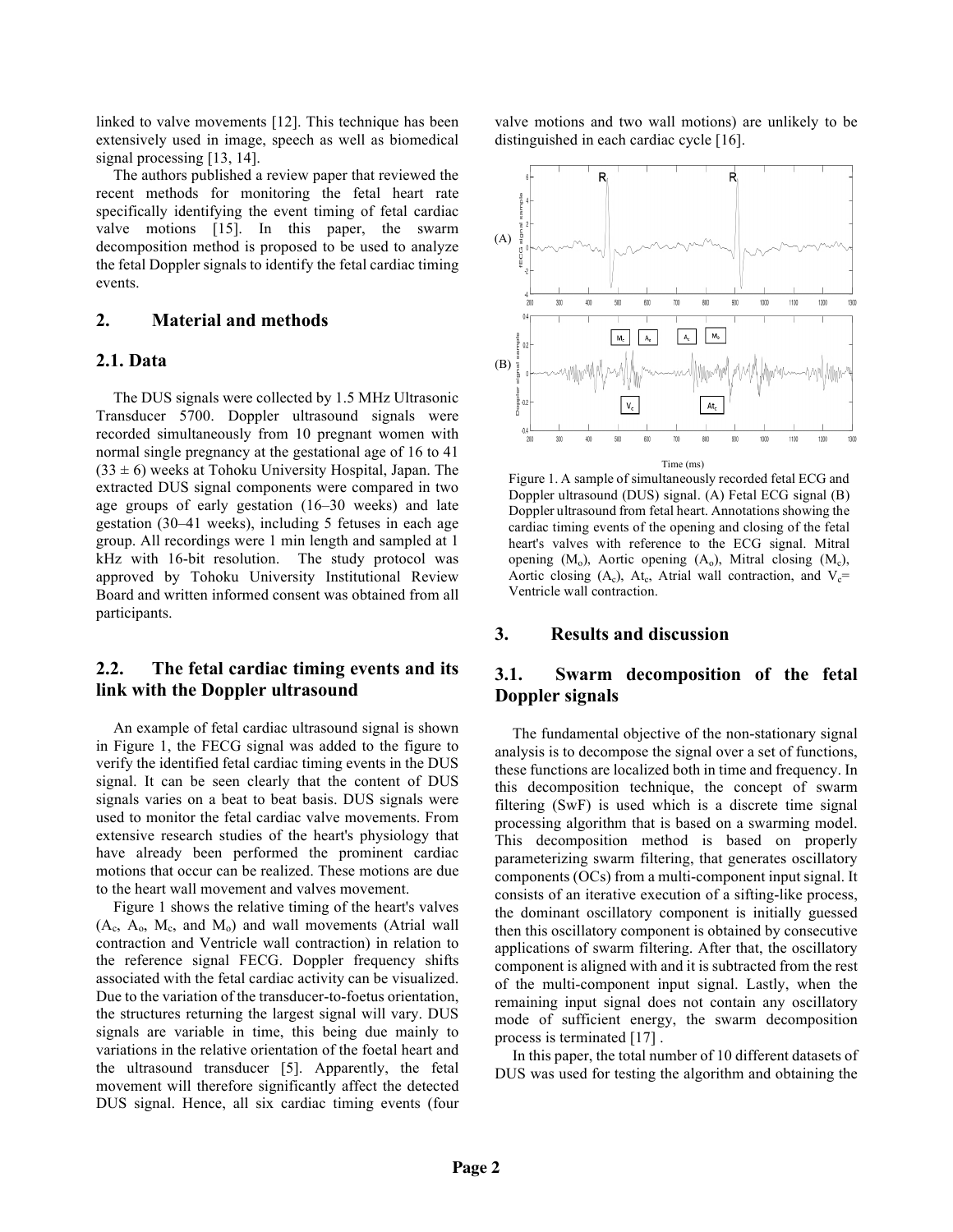cardiac timings. The cardiac valves timings are Aortic opening (Ao), Aortic closing (Ac), Mitral opening (Mo) and Mitral closing (Mc). The fetal cardiac Doppler signal was decomposed by using the swarm decomposition method and after the decomposition process the extracted oscillatory components (OCs) from the fetal cardiac Doppler signal are illustrated in both time and frequency domains as shown in Figure 2. Decomposing the fetal Doppler signal using the swarm intelligence achieved an excellent extraction of the fetal cardiac timing events. The extracted IMFs are linked with opening and closing of the mitral valves.

In order to detect the peak timings of valve motion events, the time durations within each RR interval chosen for each event were  $0.000 \sim 0.06$  sec for Mc,  $0.06 \sim 0.18$ sec for Ao,  $0.18 \sim 0.26$  sec for Ac and  $0.26 \sim 0.33$  for Mo [16]. Table 1 shows the mean time interval of each of the cardiac events (e.g. cardiac valves opening and closing timings from R peak of Fetal ECG namely  $R-A_c$ ,  $R-A_o$ ,  $R-A_o$  $M_c$ , and R- $M_o$  within each RR interval for both early and late gestational ages.

 $\ldots$ 3

|                                                                                                                             |          |     |     |        |       |     |                      |        | хw                        |                |        |       |         |                |     |     |
|-----------------------------------------------------------------------------------------------------------------------------|----------|-----|-----|--------|-------|-----|----------------------|--------|---------------------------|----------------|--------|-------|---------|----------------|-----|-----|
|                                                                                                                             |          |     |     |        |       |     |                      |        | \$Ê                       | مايدرا         |        |       |         |                |     |     |
| $\begin{array}{ll} 0.05 \\ \underline{\mathbb{E}} & 0 \\ \underline{\mathbb{E}} & 0 \\ -0.05 \end{array}$                   |          |     |     |        |       |     | <i>\\MAN</i>         |        | $\theta$                  | $\infty$       | 40     | 60    | 80      | 100            | 120 | 140 |
|                                                                                                                             | $\theta$ | 0.2 | 0.4 | 0.6    | $0.8$ |     | 1.2                  | 1.4    | $\times10^3$              |                |        |       |         |                |     |     |
|                                                                                                                             |          |     |     |        |       |     | ΛM                   |        | âÊ                        |                | hiha   |       |         |                |     |     |
| $\overset{\text{\tiny{Q}}}{\underset{\text{\tiny{D}}}{\mathstrut}}\overset{0.05}{\underset{\text{\tiny{Q}}}{\mathstrut}}\,$ |          |     |     | ww     |       |     |                      |        | 0                         | 20             | 40     | 60    | 80      | 100            | 120 | 140 |
|                                                                                                                             | $\theta$ | 0.2 | 0.4 | 0.6    | 0.8   |     | 1.2                  | $1\AA$ | $\times 10^{\text{-}3}$   |                |        |       |         |                |     |     |
| $\sum_{i=0}^{8} 0.1$                                                                                                        |          |     |     |        |       |     | Aven                 |        | Ś<br>L<br>Ô.              |                | indue. |       |         |                |     |     |
|                                                                                                                             |          |     |     |        |       |     |                      |        | Ō                         | 20             | 40     | 60    | 80      | 100            | 120 | 140 |
|                                                                                                                             | $\theta$ | 0.2 | 0.4 | 0.6    | 0.8   | 1   | 1.2                  | 1.4    | $\times10^3$              |                |        |       |         |                |     |     |
| $\stackrel{\scriptscriptstyle \times}{\geq}\stackrel{0.06}{\scriptscriptstyle \times\ 0}$                                   |          |     |     |        |       |     | Www.Www              |        | ξÊ                        |                |        |       |         |                |     |     |
|                                                                                                                             |          |     |     |        |       |     |                      |        | Ō                         | 20             | 40     | 60    | 80      | 100            | 120 | 140 |
|                                                                                                                             | $\theta$ | 0.2 | 0.4 | 0.6    | 0.8   | 1   | 1.2                  | 1.4    | $\times10^3$              |                |        |       |         |                |     |     |
| $\stackrel{\text{10}}{\geq} \,\, {}^{0.05}_{-0.05}$                                                                         |          |     |     |        |       |     | Www                  |        | Ş                         |                |        | Ж.    |         |                |     |     |
|                                                                                                                             |          |     |     |        |       |     |                      | 14     | 0                         | $20$           | 40     | 60    | 80      | 100            | 120 | 140 |
|                                                                                                                             | $\theta$ | 0.2 | 0.4 | 0.6    | 0.8   |     | 1.2                  |        | $\times10^{3}$            |                |        |       |         |                |     |     |
| $\begin{array}{c} 0.1 \\ E_{0} \\ \Xi_{0,1} \end{array}$                                                                    |          |     |     | -MMMMM |       |     | <b>atlantivament</b> |        | 2                         |                |        | باللا |         |                |     |     |
|                                                                                                                             | $\theta$ | 0.2 | 0.4 | 0.6    | 0.8   |     | 1.2                  | 1.4    | Ô.<br>0                   | $20$           | 40     | 60    | 80      | 100            | 120 | 140 |
|                                                                                                                             |          |     |     |        |       |     |                      |        | $\underline{\times 10}^3$ |                |        |       |         |                |     |     |
| $\stackrel{\textstyle\sim}{\geq}\,\stackrel{0.05}{\underset{-0.05}{\simeq}}\,$                                              |          |     |     |        |       |     |                      |        | 카                         |                |        |       | بقافاته |                |     |     |
|                                                                                                                             | $\theta$ | 0.2 | 0.4 | 0.6    | 0.8   |     | 1.2                  | 1,4    | $\mathbf{0}$              | $20\,$         | 40     | 60    | 80      | 100            | 120 | 140 |
|                                                                                                                             |          |     |     |        |       |     |                      |        | $\times10^3$              |                |        |       |         |                |     |     |
| $\begin{array}{c} 0.05 \\ \underline{\underline{1}} \\ 2.005 \end{array}$                                                   |          |     |     |        |       |     |                      |        | ŞÊ                        |                |        | سلخند |         |                |     |     |
|                                                                                                                             | $\theta$ | 0.2 | 0.4 | 0.6    |       | 0.8 | 1                    | 1.2    |                           | And of<br>$20$ |        |       |         | سيميه تفسيحانه |     |     |
|                                                                                                                             |          |     |     |        |       |     |                      |        | 0                         |                | 40     | 60    | 80      | 100            | 120 | 140 |
|                                                                                                                             |          |     |     |        |       |     |                      |        |                           |                |        |       |         |                |     |     |
|                                                                                                                             |          |     |     |        |       |     |                      |        |                           |                |        |       |         |                |     |     |
|                                                                                                                             |          |     |     | (A)    |       |     |                      |        |                           |                |        |       | (B)     |                |     |     |

Figure 2. The extracted components from the fetal cardiac Doppler signal using SWD are shown in (A) and (B) in time and frequency domain, respectively

Table 1. Summary of time intervals of opening and closing of the heart's valves from R peak over each cardiac cycle.

|                     |                       | $R-R$     | $R-Mc$    | $R-Ao$    | $R-Ac$    | R-Mo      |
|---------------------|-----------------------|-----------|-----------|-----------|-----------|-----------|
| Early               | Mean<br>(ms)          | 392.7     | 24.4      | 59.4      | 218.8     | 303.9     |
| gestational<br>age  | Standard<br>deviation | $\pm 8.9$ | $\pm 1.1$ | $\pm 1.9$ | $\pm 2.4$ | $\pm 1$   |
| Late<br>Gestational | Mean<br>(ms)          | 423.1     | 28.0      | 65.4      | 218.1     | 309.9     |
| age                 | Standard<br>deviation | $\pm 29$  | $\pm 4.6$ | $\pm 10$  | $\pm 3.4$ | $\pm 6.2$ |



Figure 3. (A) Fetal ECG, (B) Fetal Doppler Ultrasound (DUS) signal and (C) The extracted components are obtained using swarm decomposition.

In previous studies, time intervals of the cardiac events have been estimated from the DUS signal by using several methods such as digital filtering, short term Fourier transform (STFT), or wavelet analysis [6, 18]. The fetal DUS signal is nonlinear and non-stationary and wide changes in the signal content and spectral characteristics are noted on a beat-to-beat basis. Using fixed parameters such as cut-off frequency for filtering techniques or wavelet parameters for the whole signal and different subjects are not accurate. Thus, Swarm decomposition which is a data-driven method is more suitable for this application. Swarm decomposition has been developed for decomposing nonlinear and non- stationary signals, including the EEG signals [17] and it has not been used for this specific application before. The results show that by applying the swarm decomposition, the component which is linked to valve movements is practically separated, and its peaks which correspond to the cardiac events can be discriminated as shown in Figure 3. Figures 2 show the fetal Doppler ultrasound signal over a normal R-R interval (0.4 sec), the extracted components using Swarm decomposition and the frequency domain of the extracted components. Table 1 shows a summary of time intervals of opening and closing of the heart's valves from R peak over each cardiac cycle. By comparing the estimated timings with the previous methods such as EMD in [8], it matches the time intervals of opening and closing of the heart's valves.